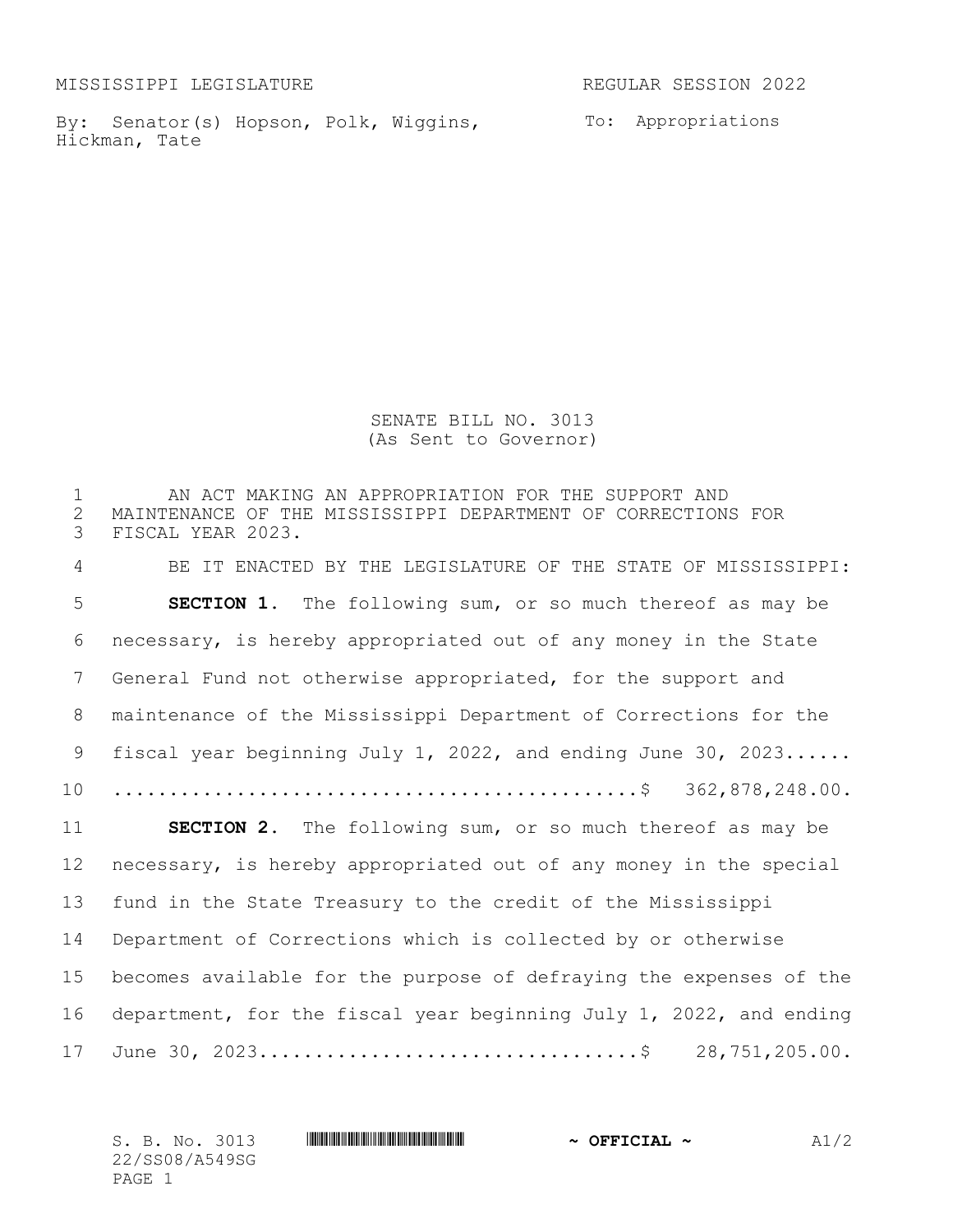| 18 | SECTION 3. Of the funds appropriated under the provisions of      |  |  |
|----|-------------------------------------------------------------------|--|--|
| 19 | Sections 1 and 2, not more than the amounts set forth below shall |  |  |
| 20 | be expended:                                                      |  |  |
| 21 | CENTRAL OFFICE                                                    |  |  |
| 22 | Of the funds appropriated under the provisions of this act,       |  |  |
| 23 | the following funding and positions are authorized:               |  |  |
| 24 | FUNDING:                                                          |  |  |
| 25 | 28, 188, 748.00                                                   |  |  |
| 26 |                                                                   |  |  |
| 27 | 36, 282, 637.00                                                   |  |  |
| 28 | AUTHORIZED HEADCOUNT:                                             |  |  |
| 29 | Permanent:<br>188                                                 |  |  |
| 30 | Time-Limited:<br>8                                                |  |  |
| 31 | FARMING OPERATIONS                                                |  |  |
| 32 | Of the funds appropriated under the provisions of this act,       |  |  |
| 33 | the following funding and positions are authorized:               |  |  |
| 34 | FUNDING:                                                          |  |  |
| 35 | General Funds\$<br>0.00                                           |  |  |
| 36 | Special Funds<br>2,415,027.00                                     |  |  |
| 37 | Total\$ 2,415,027.00                                              |  |  |
| 38 | AUTHORIZED HEADCOUNT:                                             |  |  |
| 39 | 8<br>Permanent:                                                   |  |  |
| 40 | Time-Limited:<br>$\Omega$                                         |  |  |
| 41 | PAROLE BOARD                                                      |  |  |
|    |                                                                   |  |  |

| S. B. No. 3013 |  | $\sim$ OFFICIAL $\sim$ |
|----------------|--|------------------------|
| 22/SS08/A549SG |  |                        |
| PAGE 2         |  |                        |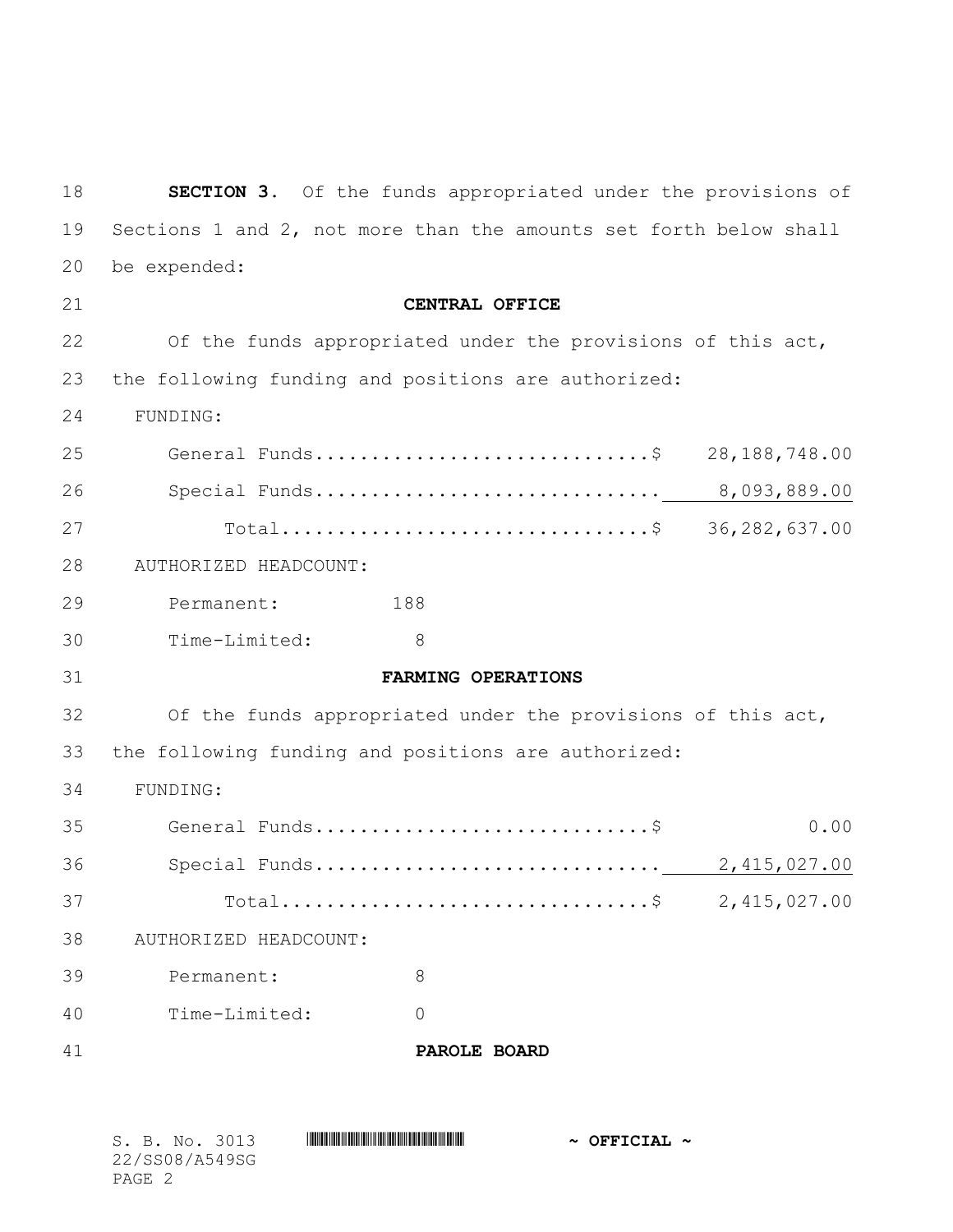S. B. No. 3013 \*SS08/A549SG\* **~ OFFICIAL ~** 22/SS08/A549SG PAGE 3 Of the funds appropriated under the provisions of this act, the following funding and positions are authorized: 44 FUNDING: General Funds..............................\$ 770,161.00 Special Funds............................... 0.00 Total.................................\$ 770,161.00 48 AUTHORIZED HEADCOUNT: Permanent: 8 Time-Limited: 0 **PRIVATE PRISONS** Of the funds appropriated under the provisions of this act, the following funding and positions are authorized: 54 FUNDING: General Funds..............................\$ 58,309,374.00 Special Funds............................... 0.00 Total.................................\$ 58,309,374.00 58 AUTHORIZED HEADCOUNT: Permanent: 0 Time-Limited: 0 **MEDICAL SERVICES** Of the funds appropriated under the provisions of this act, the following funding and positions are authorized: 64 FUNDING: General Funds..............................\$ 78,288,021.00 Special Funds............................... 375,447.00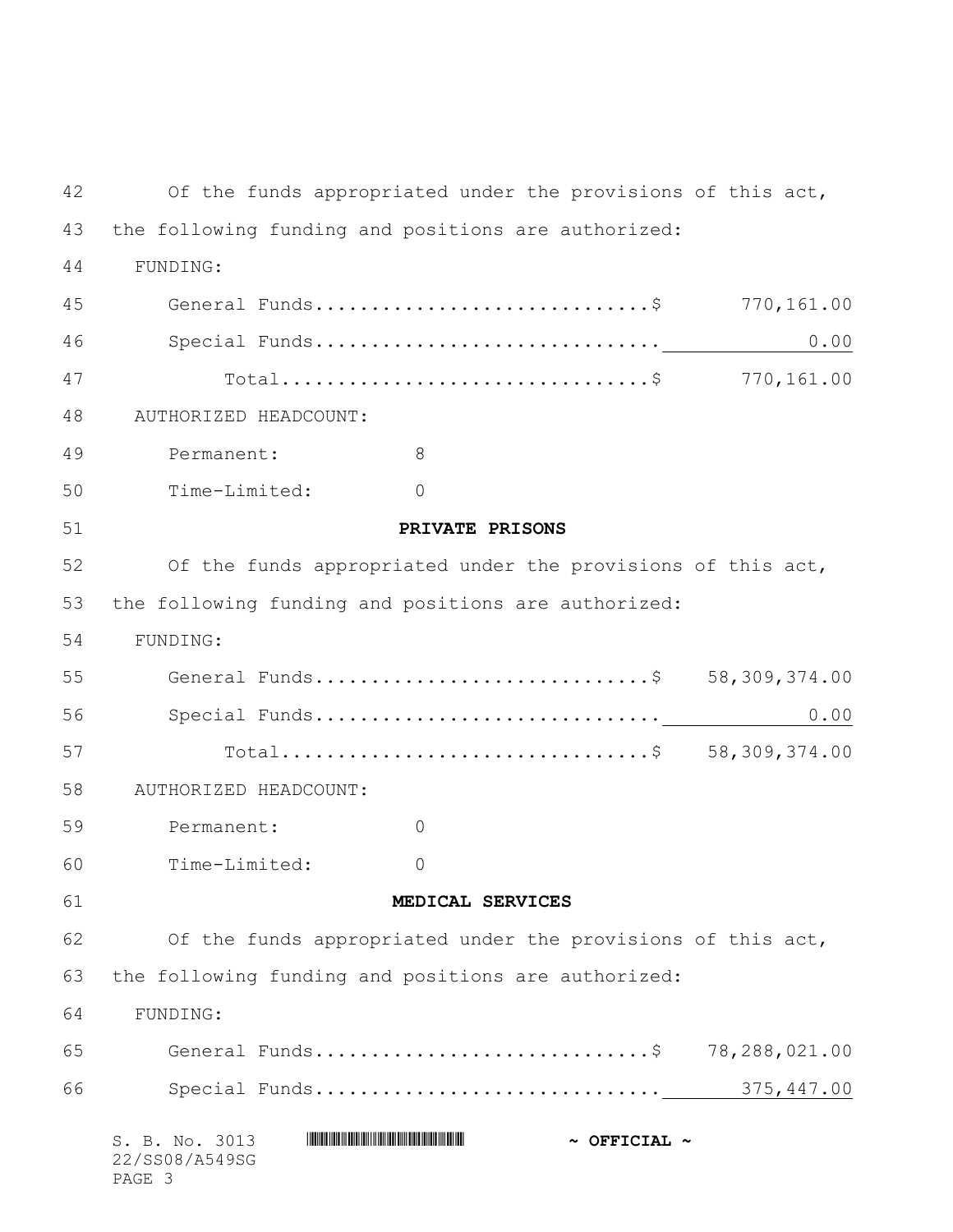| 67 | Total\$ 78,663,468.00                                                                                                                                    |
|----|----------------------------------------------------------------------------------------------------------------------------------------------------------|
| 68 | AUTHORIZED HEADCOUNT:                                                                                                                                    |
| 69 | Permanent:<br>$\mathbf 1$                                                                                                                                |
| 70 | $\overline{2}$<br>Time-Limited:                                                                                                                          |
| 71 | REGIONAL FACILITIES                                                                                                                                      |
| 72 | Of the funds appropriated under the provisions of this act,                                                                                              |
| 73 | the following funding and positions are authorized:                                                                                                      |
| 74 | FUNDING:                                                                                                                                                 |
| 75 | General Funds\$ 43,850,472.00                                                                                                                            |
| 76 | 0.00                                                                                                                                                     |
| 77 | Total\$ 43,850,472.00                                                                                                                                    |
| 78 | AUTHORIZED HEADCOUNT:                                                                                                                                    |
| 79 | Permanent:<br>$\overline{0}$                                                                                                                             |
| 80 | Time-Limited:<br>$\overline{0}$                                                                                                                          |
| 81 | LOCAL CONFINEMENT                                                                                                                                        |
| 82 | Of the funds appropriated under the provisions of this act,                                                                                              |
| 83 | the following funding and positions are authorized:                                                                                                      |
| 84 | FUNDING:                                                                                                                                                 |
| 85 | General Funds\$ 10,064,537.00                                                                                                                            |
| 86 | Special Funds<br>0.00                                                                                                                                    |
| 87 | 10,064,537.00                                                                                                                                            |
| 88 | AUTHORIZED HEADCOUNT:                                                                                                                                    |
| 89 | $\overline{0}$<br>Permanent:                                                                                                                             |
| 90 | Time-Limited:<br>$\circ$                                                                                                                                 |
| 91 | COMMUNITY CORRECTIONS                                                                                                                                    |
|    | <u> I TERRITEIR IN DER TIL BELGI I DEN TILL DEN DEN BILDE DELE DELEGATION DEN DEN DER </u><br>S. B. No. 3013<br>$\sim$ OFFICIAL $\sim$<br>22/SS08/A549SG |

PAGE 4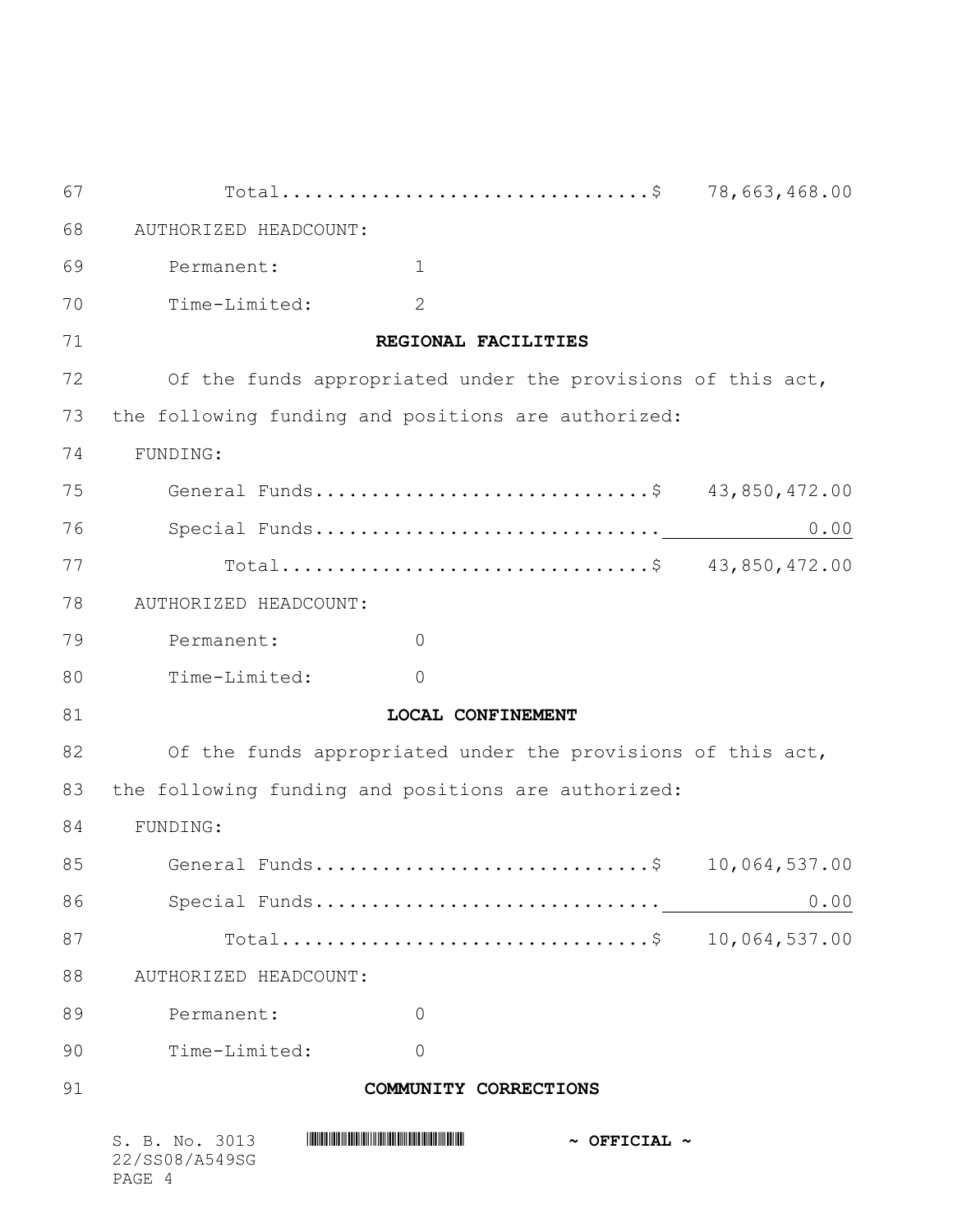| 92  | Of the funds appropriated under the provisions of this act,          |  |  |
|-----|----------------------------------------------------------------------|--|--|
| 93  | the following funding and positions are authorized:                  |  |  |
| 94  | FUNDING:                                                             |  |  |
| 95  | 28, 210, 513.00                                                      |  |  |
| 96  |                                                                      |  |  |
| 97  | Total\$ 41,085,879.00                                                |  |  |
| 98  | AUTHORIZED HEADCOUNT:                                                |  |  |
| 99  | 578<br>Permanent:                                                    |  |  |
| 100 | Time-Limited:<br>83                                                  |  |  |
| 101 | CENTRAL MISSISSIPPI CORRECTIONAL                                     |  |  |
| 102 | Of the funds appropriated under the provisions of this act,          |  |  |
| 103 | the following funding and positions are authorized:                  |  |  |
| 104 | FUNDING:                                                             |  |  |
| 105 | General Funds\$ 32,139,354.00                                        |  |  |
| 106 |                                                                      |  |  |
| 107 | Total\$ 33,586,193.00                                                |  |  |
| 108 | AUTHORIZED HEADCOUNT:                                                |  |  |
| 109 | 635<br>Permanent:                                                    |  |  |
| 110 | 5<br>Time-Limited:                                                   |  |  |
| 111 | <b>PARCHMAN</b>                                                      |  |  |
| 112 | Of the funds appropriated under the provisions of this act,          |  |  |
| 113 | the following funding and positions are authorized:                  |  |  |
| 114 | FUNDING:                                                             |  |  |
| 115 | General Funds\$ 34,963,207.00                                        |  |  |
| 116 |                                                                      |  |  |
|     | S. B. No. 3013<br>$\sim$ OFFICIAL $\sim$<br>22/SS08/A549SG<br>PAGE 5 |  |  |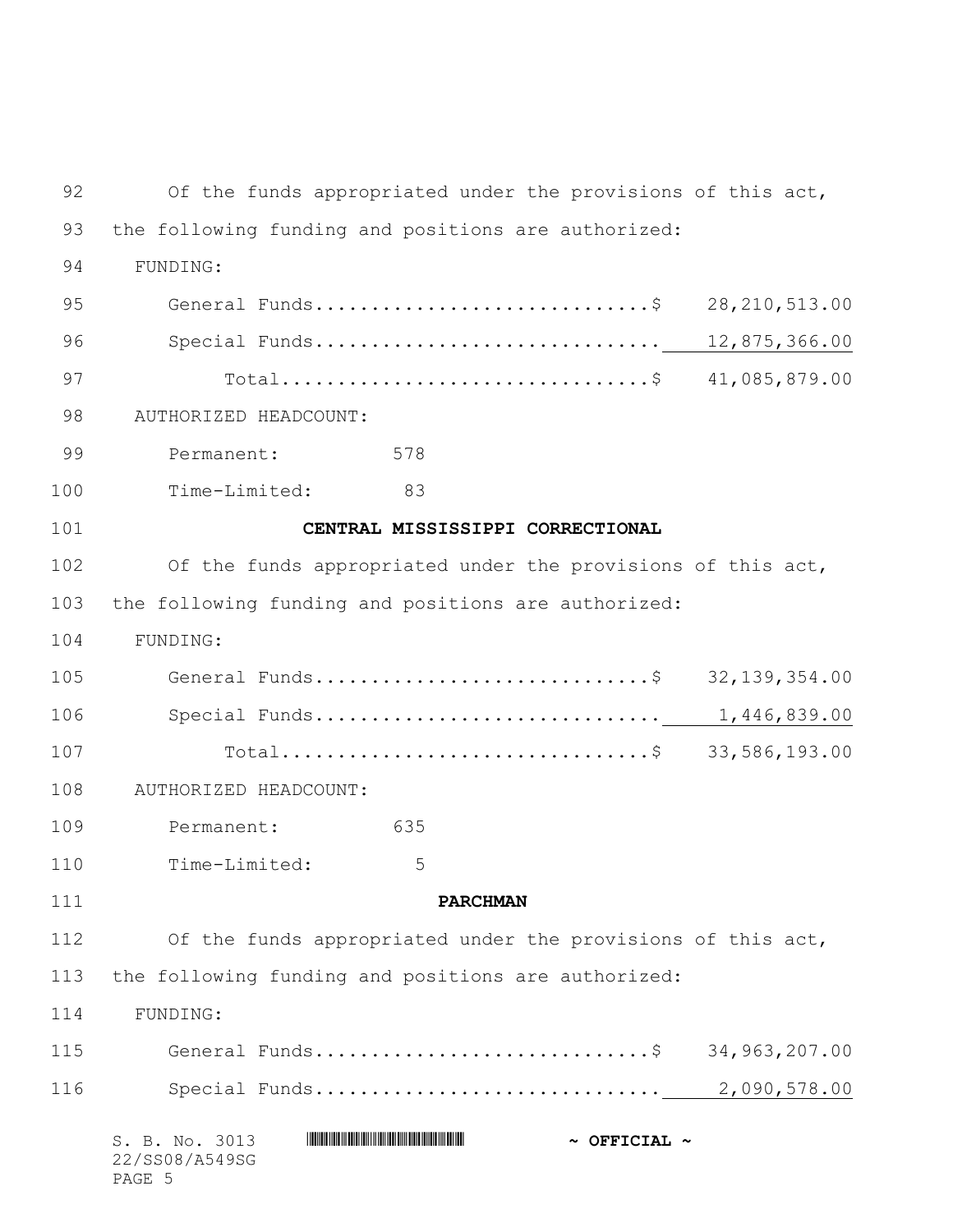| 117 | Total\$ 37,053,785.00                                       |
|-----|-------------------------------------------------------------|
| 118 | AUTHORIZED HEADCOUNT:                                       |
| 119 | 701<br>Permanent:                                           |
| 120 | Time-Limited:<br>9                                          |
| 121 | SOUTH MISSISSIPPI CORRECTIONAL                              |
| 122 | Of the funds appropriated under the provisions of this act, |
| 123 | the following funding and positions are authorized:         |
| 124 | FUNDING:                                                    |
| 125 | General Funds\$ 25,458,959.00                               |
| 126 |                                                             |
| 127 | Total\$ 26,913,018.00                                       |
| 128 | AUTHORIZED HEADCOUNT:                                       |
| 129 | 497<br>Permanent:                                           |
| 130 | Time-Limited:<br>4                                          |
| 131 | Marshall County Correctional                                |
| 132 | Of the funds appropriated under the provisions of this act, |
| 133 | the following funding and positions are authorized:         |
| 134 | FUNDING:                                                    |
| 135 | General Funds\$ 11,429,406.00                               |
| 136 | Special Funds<br>0.00                                       |
| 137 | 11, 429, 406.00                                             |
| 138 | AUTHORIZED HEADCOUNT:                                       |
| 139 | 153<br>Permanent:                                           |
| 140 | Time-Limited:<br>$\mathbf 0$                                |
| 141 | Walnut Grove Correctional                                   |
|     | S. B. No. 3013<br>$\sim$ OFFICIAL $\sim$<br>22/SS08/A549SG  |

PAGE 6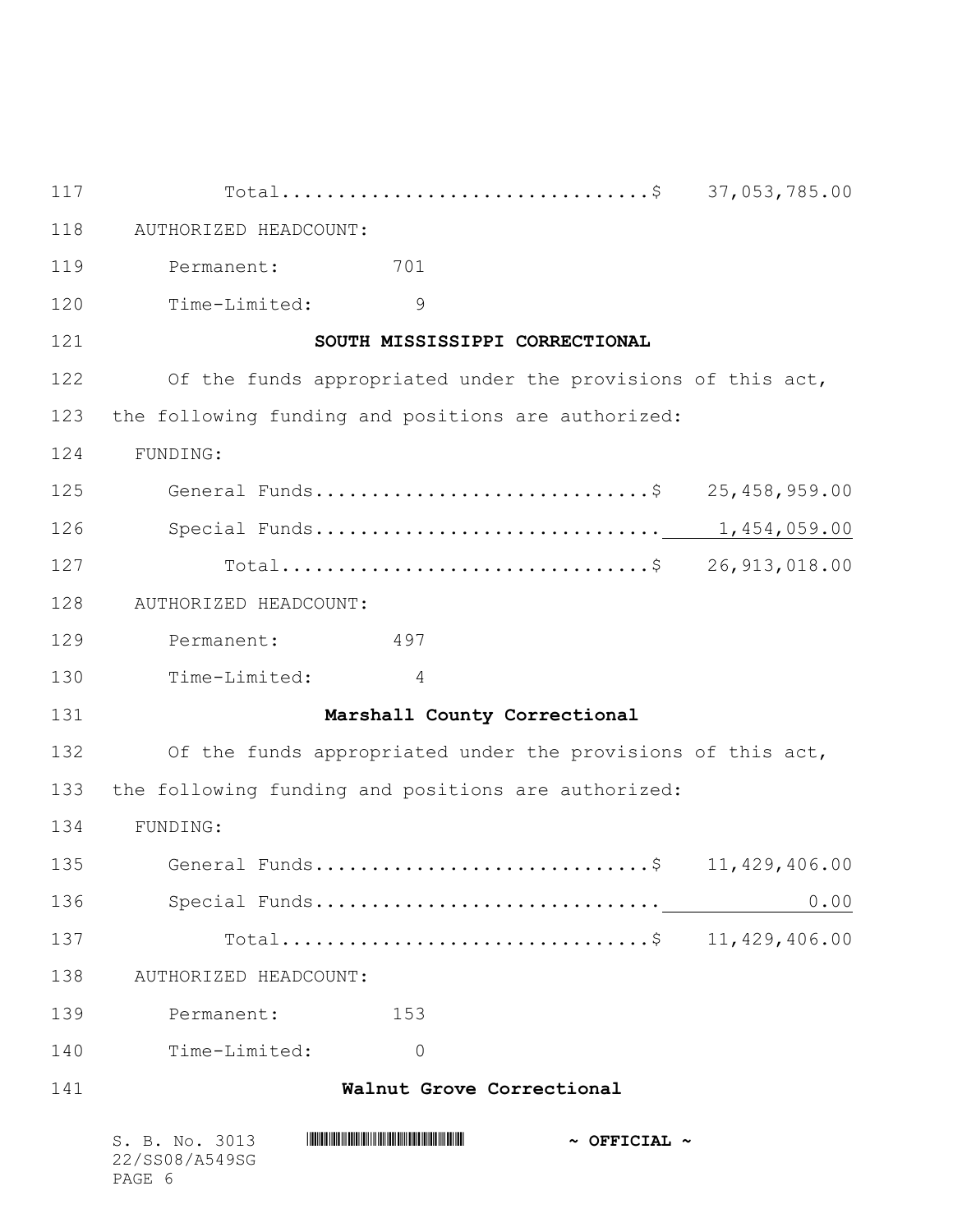142 Of the funds appropriated under the provisions of this act,

the following funding and positions are authorized:

144 FUNDING:

 General Funds..............................\$ 11,205,496.00 Special Funds............................... 0.00 Total.................................\$ 11,205,496.00

148 AUTHORIZED HEADCOUNT:

Permanent: 170

Time-Limited: 0

 With the funds herein appropriated, it shall be the agency's responsibility to make certain that funds required for Personal Services for Fiscal Year 2024 do not exceed Fiscal Year 2023 funds appropriated for that purpose unless programs or positions are added to the agency's Fiscal Year 2023 budget by the Mississippi Legislature. The Legislature shall determine the agency's personal services appropriation, which shall be published by the State Personnel Board. Additionally, the State Personnel Board shall determine and publish the projected annualized payroll costs based on current employees. It shall be the responsibility of the agency head to ensure that actual personnel expenditures for Fiscal Year 2023 do not exceed the data provided by the Legislative Budget Office. If the agency's Fiscal Year 2023 projected cost exceeds the annualized costs, no salary actions shall be processed by the State Personnel Board with the exception of new hires that are determined to be essential for the agency.

22/SS08/A549SG PAGE 7

## S. B. No. 3013 \*SS08/A549SG\* **~ OFFICIAL ~**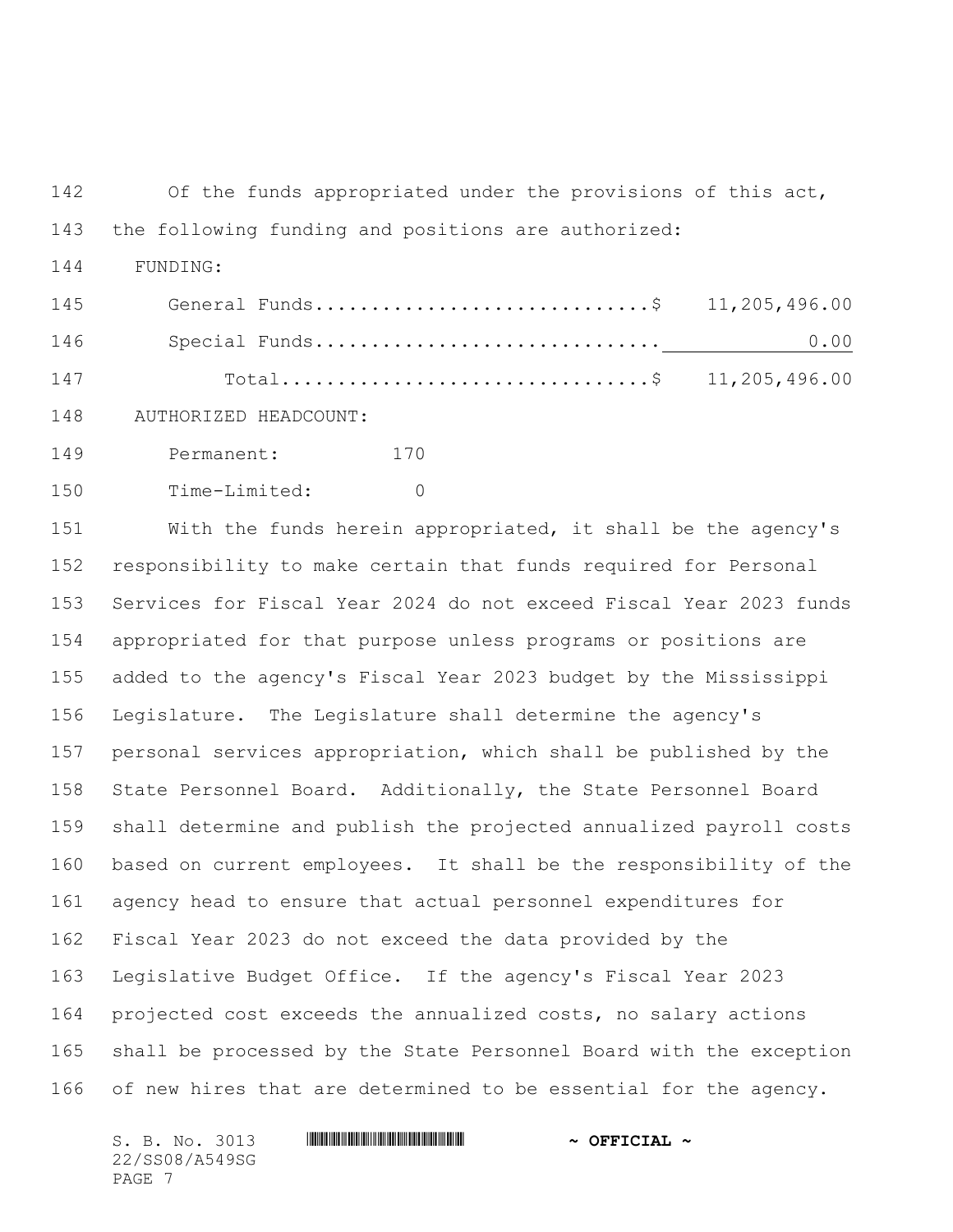Any transfers or escalations shall be made in accordance with the terms, conditions and procedures established by law or allowable under the terms set forth within this act. The State Personnel Board shall not escalate positions without written approval from the Department of Finance and Administration. The Department of Finance and Administration shall not provide written approval to escalate any funds for salaries and/or positions without proof of availability of new or additional funds above the appropriated level.

 No general funds authorized to be expended herein shall be used to replace federal funds and/or other special funds which are being used for salaries authorized under the provisions of this act and which are withdrawn and no longer available.

 None of the funds herein appropriated shall be used in violation of Internal Revenue Service's Publication 15-A relating to the reporting of income paid to contract employees, as interpreted by the Office of the State Auditor.

 Funds have been appropriated herein for the purpose of funding Project SEC2 minimum salaries for all employees covered under the Colonel Guy Groff/Neville Kenning Variable Compensation Plan. It shall be the agency's responsibility to ensure that the funds are used to increase all employees' salaries up to the minimum level as determined by the State Personnel Board.

 **SECTION 4.** The Commissioner of the Mississippi Department of Corrections is hereby authorized to transfer spending authority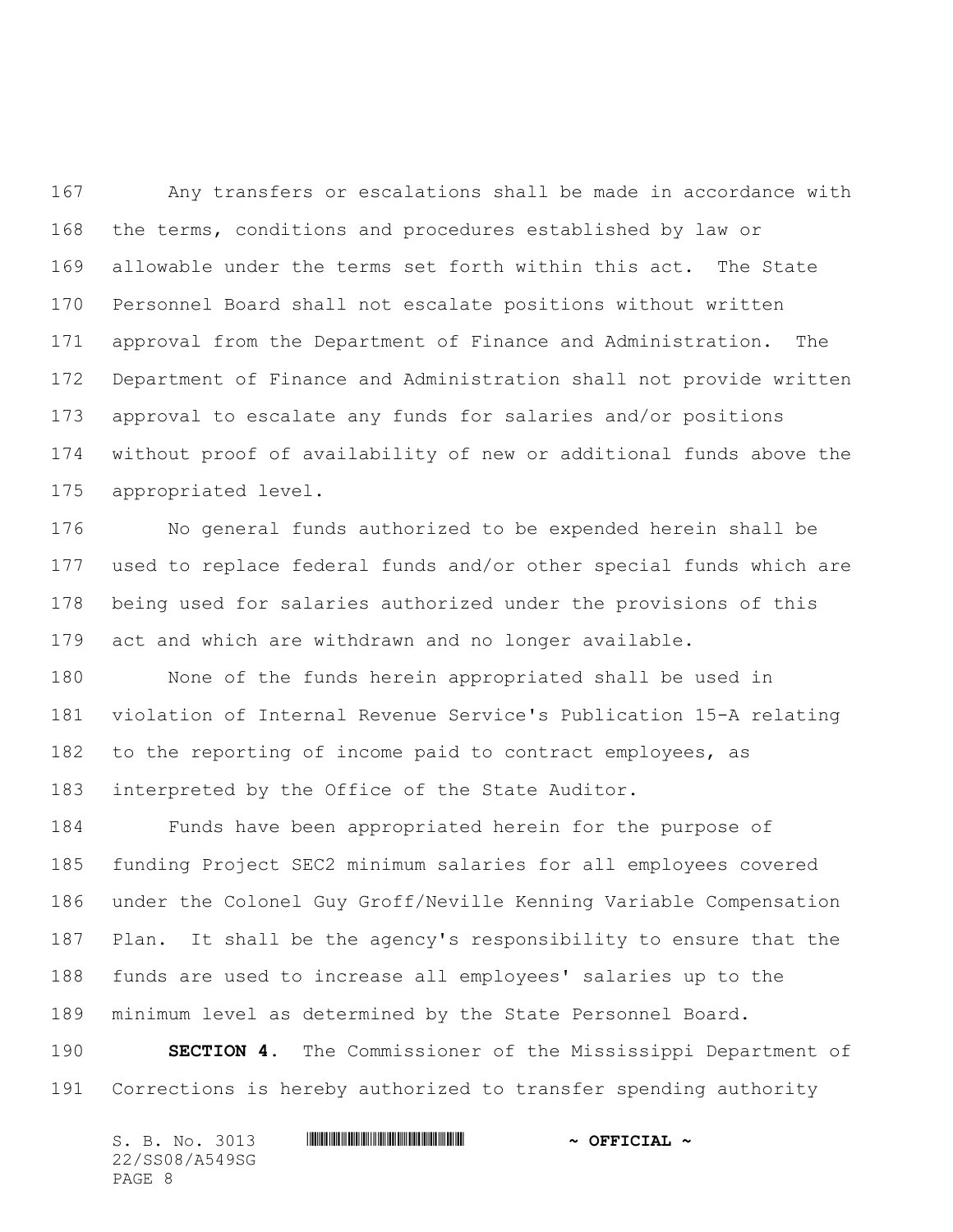between and within budgets, both positions and funds, in an amount not to exceed twenty-five percent (25%) of the authorized budgets in the aggregate. It is further the intention of the Legislature that the Department of Corrections shall submit written justification for the transfer to the Legislative Budget Office and the Department of Finance and Administration on or before the fifteenth of the month prior to the effective date of the transfer.

 **SECTION 5.** In compliance with the "Mississippi Performance Budget and Strategic Planning Act of 1994," it is the intent of the Legislature that the funds provided herein shall be utilized in the most efficient and effective manner possible to achieve the intended mission of this agency. Based on the funding authorized, this agency shall make every effort to attain the targeted performance measures provided below:

 FY2023 208 Performance Measures Target and the extension of the extension of the extension of the extension of the extension of the extension of the extension of the extension of the extension of the extension of the extension of General Administration 210 Support as a Percent of Total Budget 10.30 Number of State Prisoners per 100,000 Population (Includes Only Inmates 213 Sentenced to More Than a Year) 585 Average Annual Incarceration Cost per Inmate 50.63 Percent of Offenders Returning to Incarceration within 3 Years of Release 36.00

```
S. B. No. 3013 *SS08/A549SG* ~ OFFICIAL ~
22/SS08/A549SG
PAGE 9
```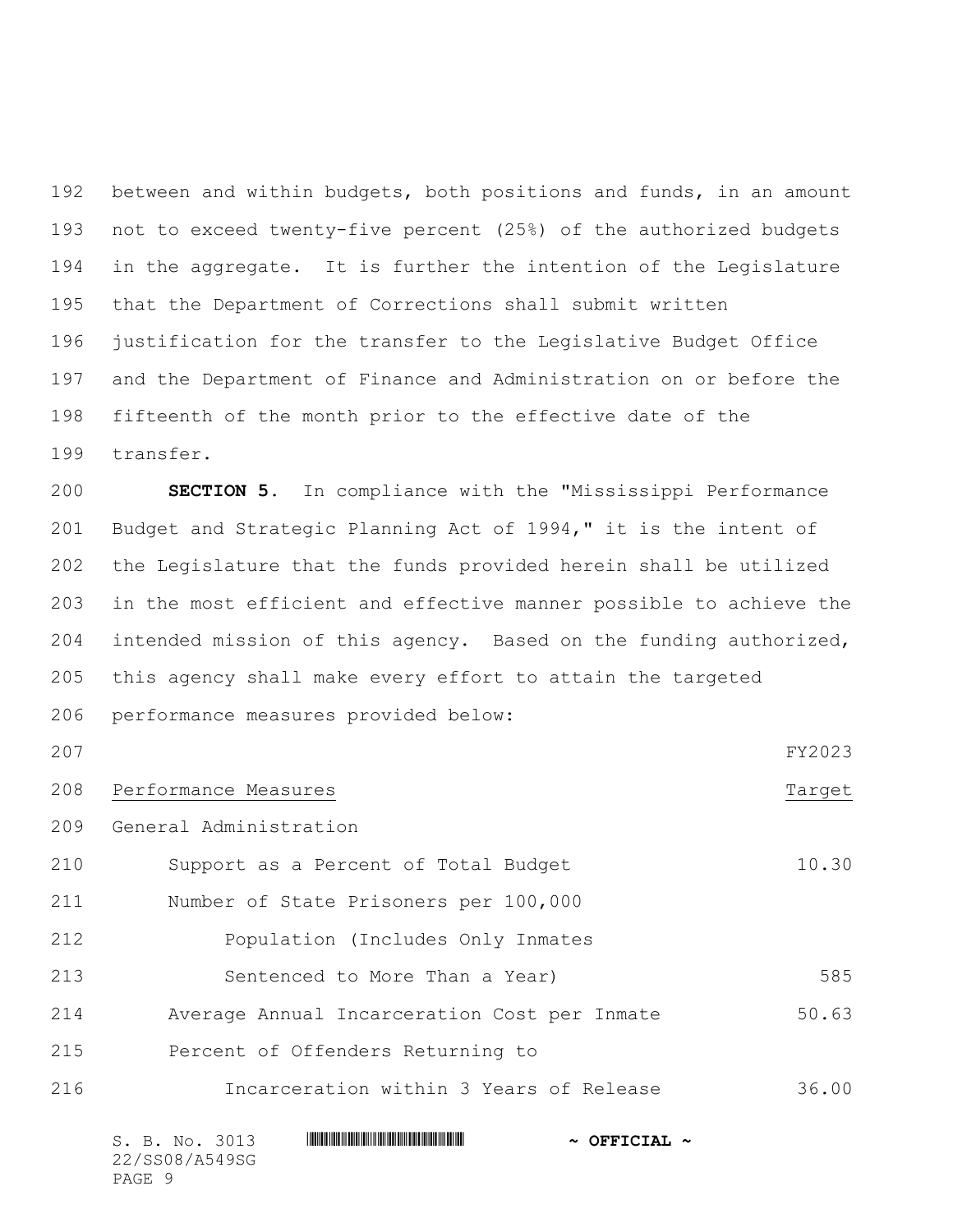Farming Operations 218 Annual Income from Farm Sales 1,251,034.00 Parole Board 220 Number of Inmates Paroled 5,275 Private Prisons 222 Number of ABE Program Slots Available 510 Number of VOC-ED Program Slots Available 174 Number of A&D Program Slots Available 125 Medical Services Number of Inmate Days in a Hospital 5,130 Regional Facilities 228 Number of ABE Program Slots Available 585 Number of VOC-ED Program Slots Available 700 Number of A&D Program Slots Available 445 Probation/parole Recidivism Rate within 12 Months of Release to Field Supervision (%) 10.00 Recidivism Rate within 36 Months of Release to Field Supervision (%) 14.00 Community Work Centers Recidivism Rate within 12 Months of Release (%) 10.30 Recidivism Rate within 36 Months of Release (%) 20.00 Restitution Centers

| S. B. No. 3013 | $\sim$ OFFICIAL $\sim$ |
|----------------|------------------------|
| 22/SS08/A549SG |                        |
| PAGE 10        |                        |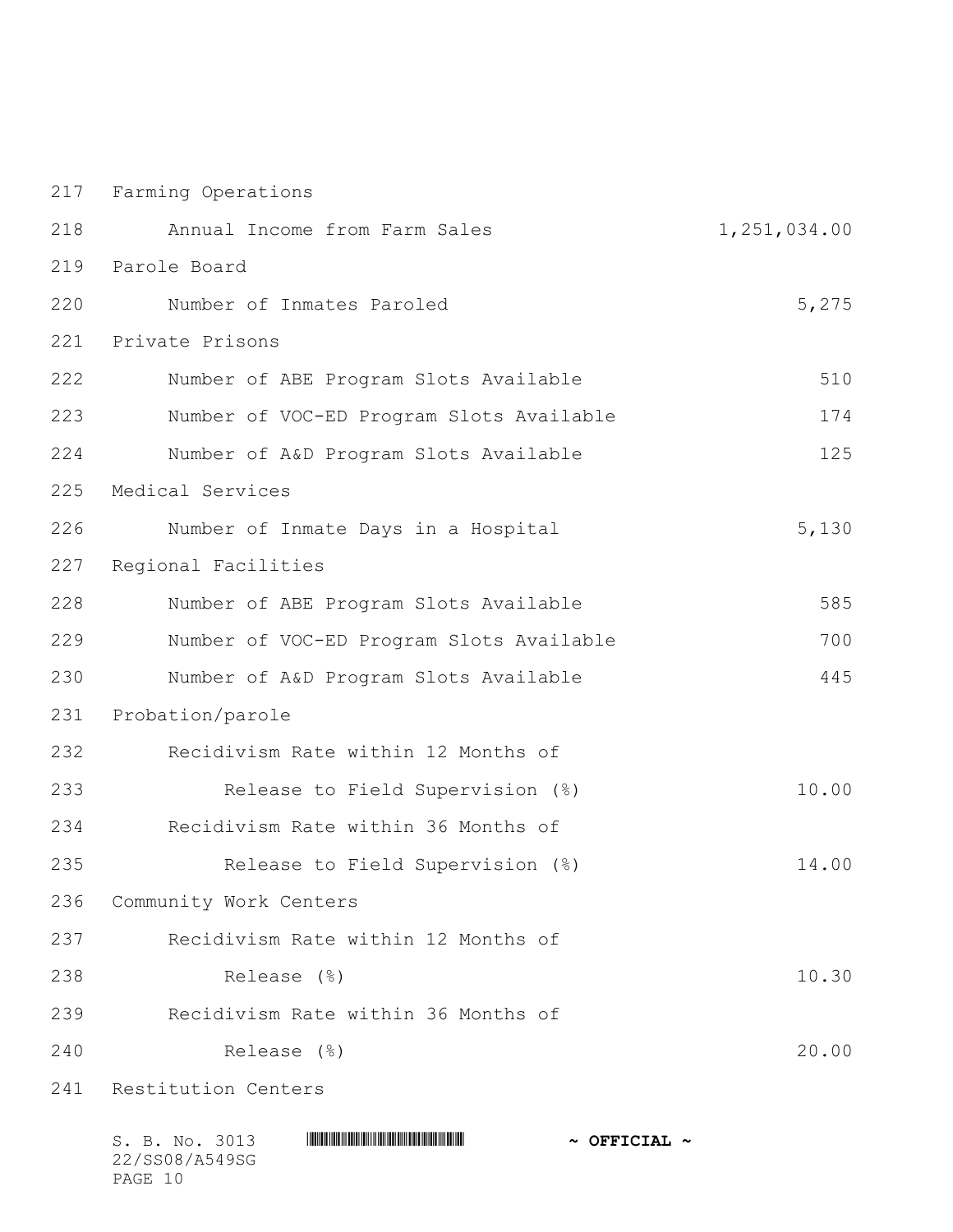| 242 | Recidivism Rate within 12 Months (%)                       | 16.80   |
|-----|------------------------------------------------------------|---------|
| 243 | Recidivism Rate within 36 Months (%)                       | 35.50   |
| 244 | Local Confinement                                          |         |
| 245 | Number of Inmates Housed in County Jails                   |         |
| 246 | (Inmate Days)                                              | 503,327 |
| 247 | Institutional Security                                     |         |
| 248 | Number of Assaults on Inmates per 100                      |         |
| 249 | Inmates                                                    | 20      |
| 250 | Number of Assaults on Officers per 100                     |         |
| 251 | Officers                                                   | 31      |
| 252 | Youthful Offender School                                   |         |
| 253 | Recidivism Rate within 12 Months of                        |         |
| 254 | Release (%)                                                | 24.00   |
| 255 | Recidivism Rate within 36 Months of                        |         |
| 256 | Release (%)                                                | 50.00   |
| 257 | Evidenced Based Intervention                               |         |
| 258 | Recidivism Rate for Inmates who Complete                   |         |
| 259 | the ABE Program (%)                                        | 20.20   |
| 260 | Recidivism Rate for Inmates who Complete                   |         |
| 261 | a Vocational Program (%)                                   | 19.00   |
| 262 | Recidivism Rate for Inmates who Complete                   |         |
| 263 | the A&D Program (%)                                        | 19.22   |
| 264 | Percent of Offenders Possessing GED                        |         |
| 265 | Certificate or High School Diploma at                      |         |
| 266 | Time of Release                                            | 40.00   |
|     | S. B. No. 3013<br>$\sim$ OFFICIAL $\sim$<br>22/SS08/A549SG |         |

PAGE 11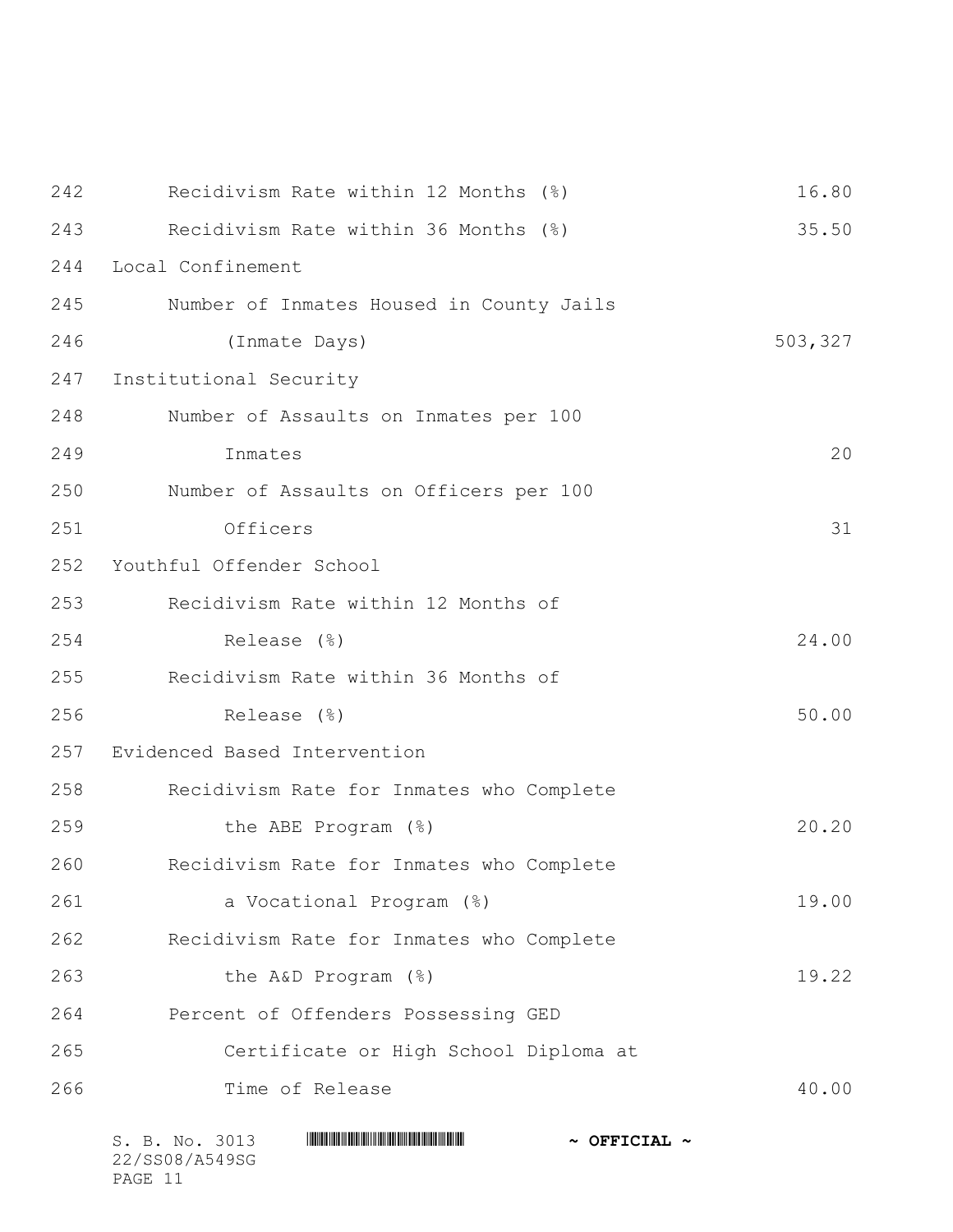- 
- Percent of Offenders Obtaining

- Marketable Job Skills During
- Incarceration 6.48

 A reporting of the degree to which the performance targets set above have been or are being achieved shall be provided in the agency's budget request submitted to the Joint Legislative Budget Committee for Fiscal Year 2024.

 **SECTION 6.** Of the funds appropriated in Sections 1 and 2, none shall be expended for personnel housing under the jurisdiction of the Department of Corrections unless the department shall collect a reasonable rent, after a finding of fact as to what is a reasonable rent, and/or the cost of utilities furnished to said housing. The Department of Corrections shall not pay for the installation or monthly service of any telephone installed in a staff residence under its jurisdiction.

 It is further the intention of the Legislature that none of the funds provided herein shall be used to pay certain utilities for state-furnished housing for any employees. Such utilities shall include electricity, natural gas, butane, propane and cable services. Where actual cost cannot be determined, the agency shall be required to provide meters to be in compliance with legislative intent. Such state-furnished housing shall include single-family and multifamily residences but shall not include any dormitory residences. Allowances for such utilities shall be prohibited.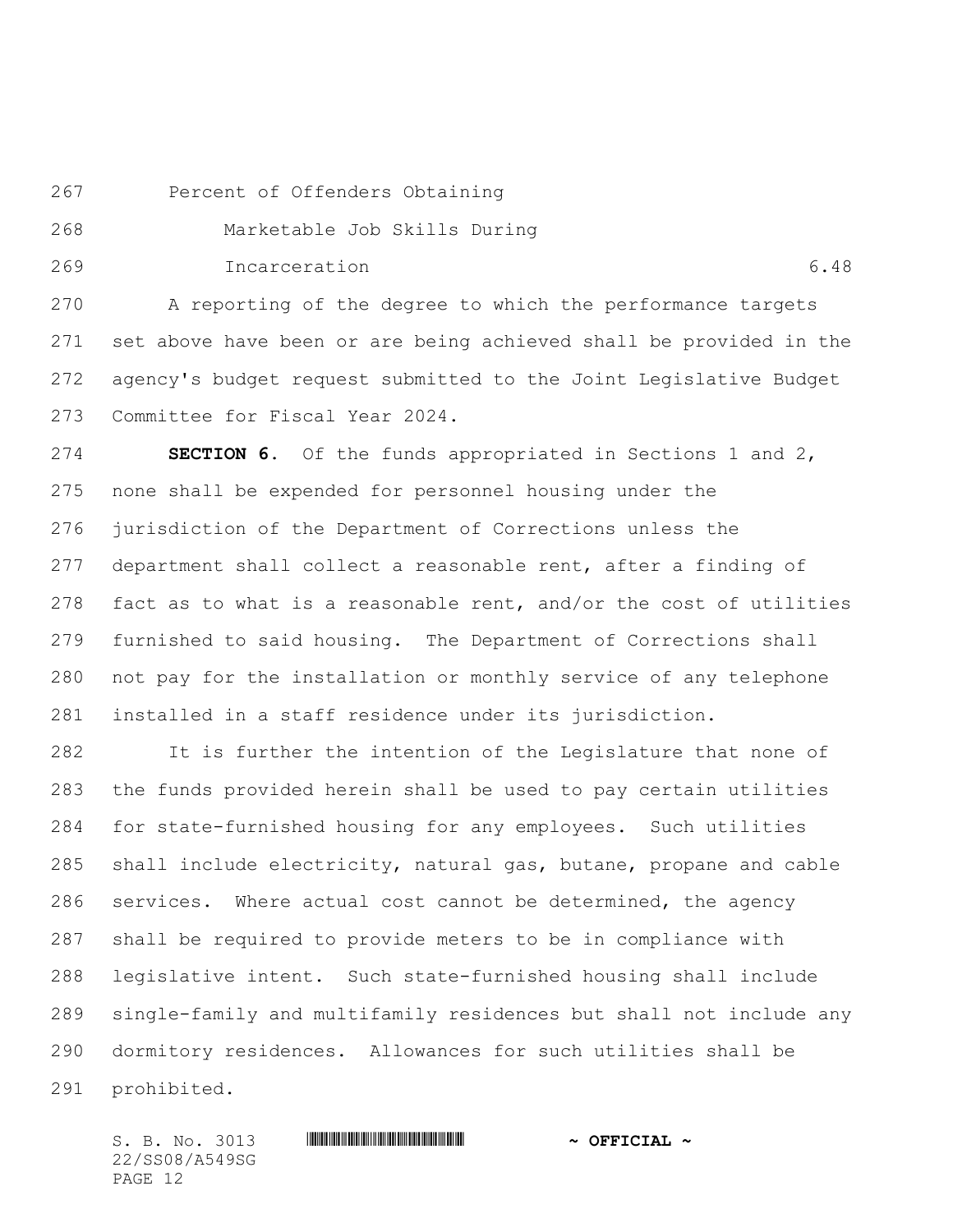**SECTION 7.** Of the funds appropriated in Sections 1 and 2, and authorized for expenditure in Section 3, payment may be authorized for court-ordered attorney fees and any accrued interest subject to the approval of the Office of the Attorney General.

 **SECTION 8.** None of the money herein appropriated shall be paid to any person who by the provision of Section 47-5-47, Mississippi Code of 1972, as amended, is prohibited from being an employee of the Mississippi Department of Corrections. The State Department of Finance and Administration shall at least annually make a report to the Joint Legislative Committee on Performance Evaluation and Expenditure Review and to the Attorney General stating the name of any person prohibited under the provisions of Section 47-5-47, Mississippi Code of 1972, as amended, from being an employee of the Mississippi Department of Corrections who has during the preceding year received any money herein appropriated. In the event that any such person prohibited as hereinabove provided from receiving funds herein appropriated should receive any of said funds, the Attorney General shall immediately commence action to recover the monies so paid to said person and to enjoin the further employment of said person at the Mississippi Department of Corrections.

 **SECTION 9.** It is the intent of the Legislature that all prisoners at Parchman shall work a minimum of eight (8) hours per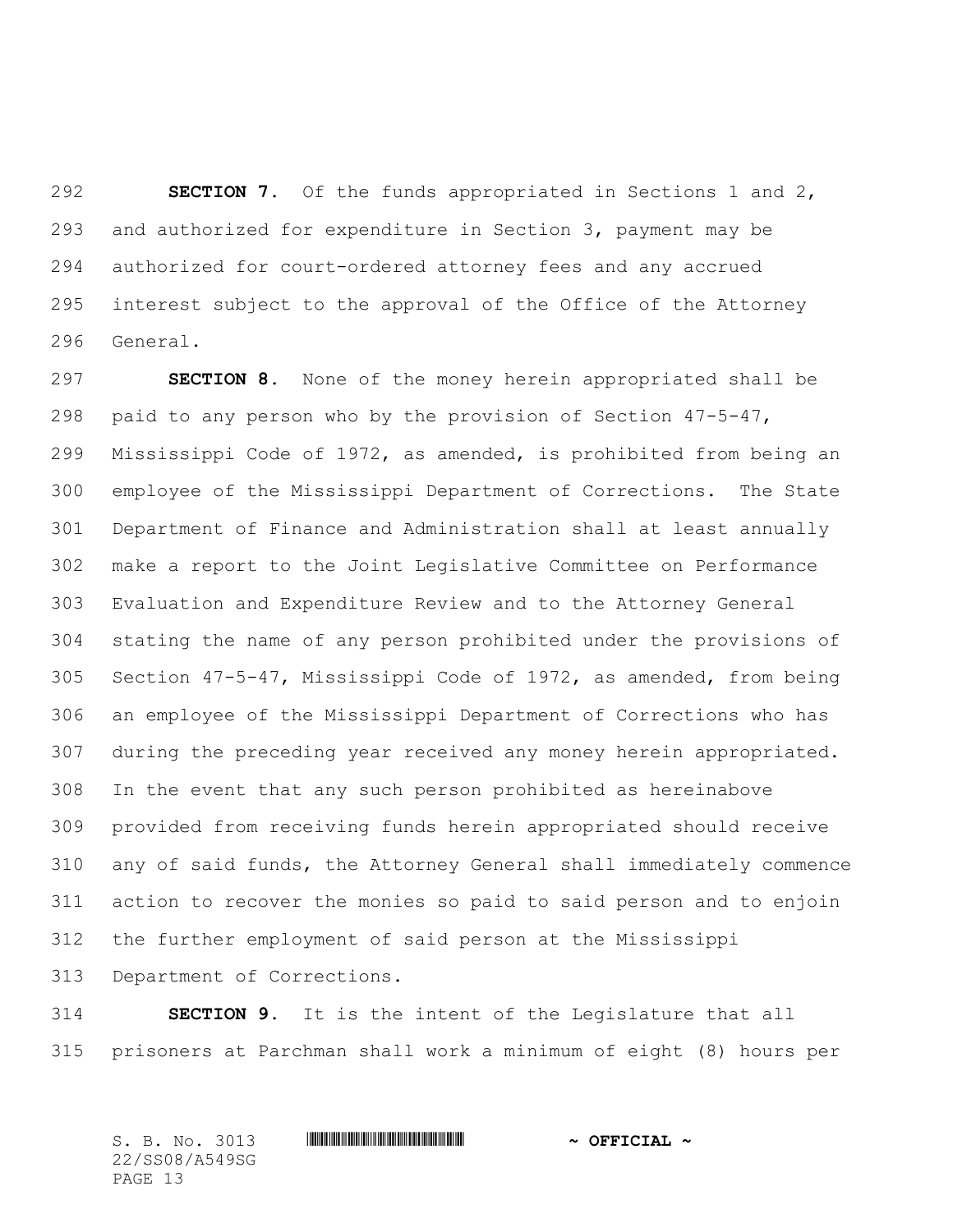day, excluding prisoners with a physical disability or those incarcerated in maximum security.

 **SECTION 10.** It is the intention of the Legislature that the per diem rates paid to regional facilities shall not exceed Thirty-one Dollars (\$31.00) per inmate. All regional facilities shall continue to receive the annual three percent (3%) increase in the per diem rate as authorized in Section 47-5-933, Mississippi Code of 1972; however, in no event shall any regional facility's per diem rate exceed Thirty-one Dollars (\$31.00) per inmate.

 **SECTION 11.** The department or its contracted medical provider will pay to a provider of a medical service for any and all incarcerated persons from a correctional or detention facility an amount based upon negotiated fees as agreed to by the medical care service providers and the department and/or its contracted medical provider. In the absence of a negotiated discounted fee schedule, medical care service providers will be paid by the department or its contracted medical service provider an amount no greater than the reimbursement rate applicable based on the Mississippi Medicaid reimbursement rate. This limitation applies to all medical care services, durable and nondurable goods, prescription drugs and medications provided to any and all incarcerated persons outside of the correctional or detention facility. None of the monies appropriated herein may be used to pay for cosmetic medical procedures for any prisoner. Cosmetic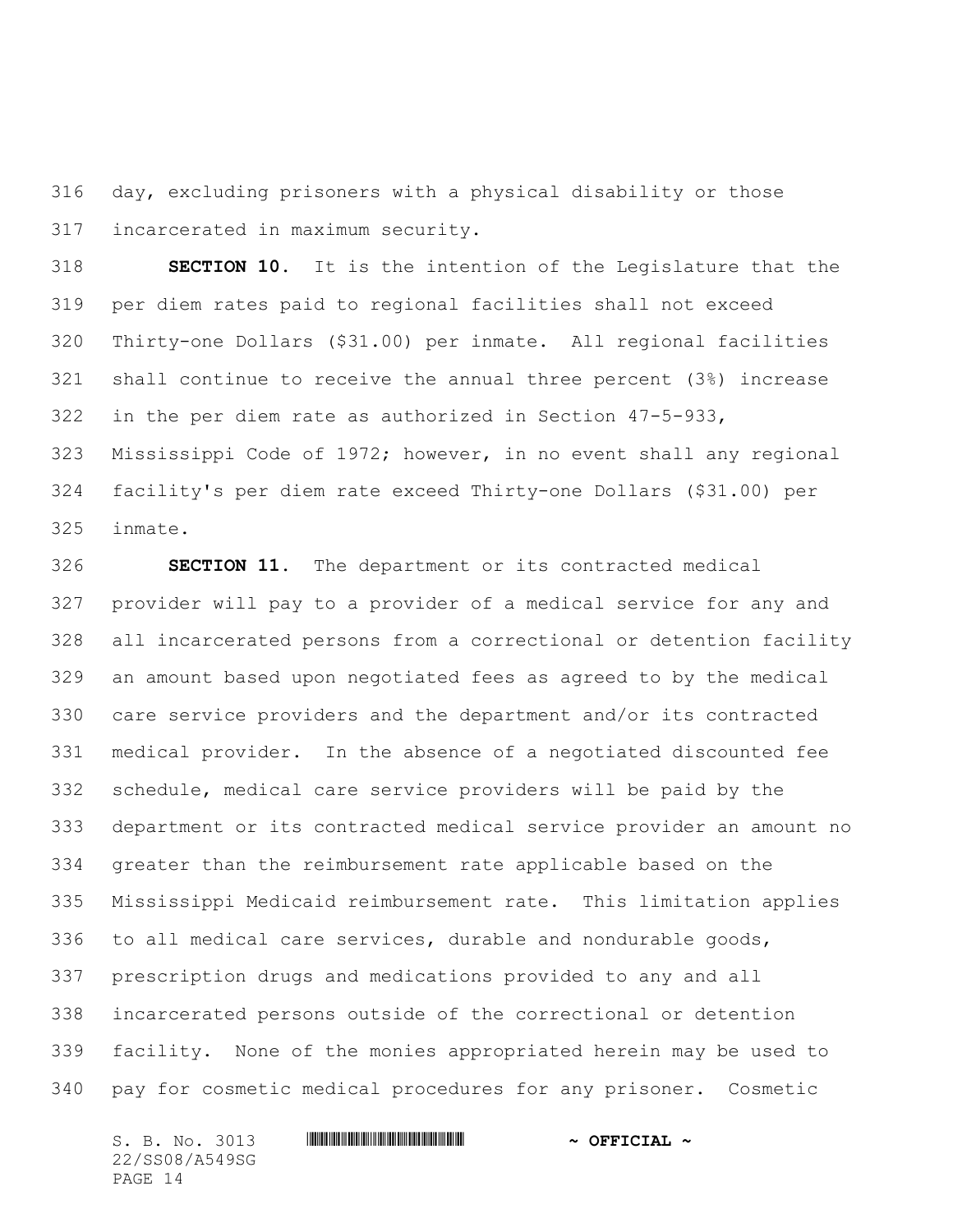medical procedure means any medical procedure performed in order to change an individual's appearance without significantly serving to prevent or treat illness or disease or to promote proper functioning of the body.

 **SECTION 12.** It is the intention of the Legislature that the Commissioner of the Mississippi Department of Corrections shall have the authority to transfer cash from one special fund treasury fund to another special fund treasury fund under the control of the Department of Corrections. The purpose of this authority is to more efficiently use available cash reserves. It is further the intention of the Legislature that the Department of Corrections shall submit written justification for the transfer to the Legislative Budget Office and the Department of Finance and Administration on or before the fifteenth of the month prior to the effective date of the transfer.

 **SECTION 13.** It is the intention of the Legislature that whenever two (2) or more bids are received by this agency for the purchase of commodities or equipment, and whenever all things stated in such received bids are equal with respect to price, quality and service, the Mississippi Industries for the Blind shall be given preference. A similar preference shall be given to the Mississippi Industries for the Blind whenever purchases are made without competitive bids.

 **SECTION 14.** It is the intention of the Legislature that all funds held by the Inmate Welfare Fund be placed in a treasury fund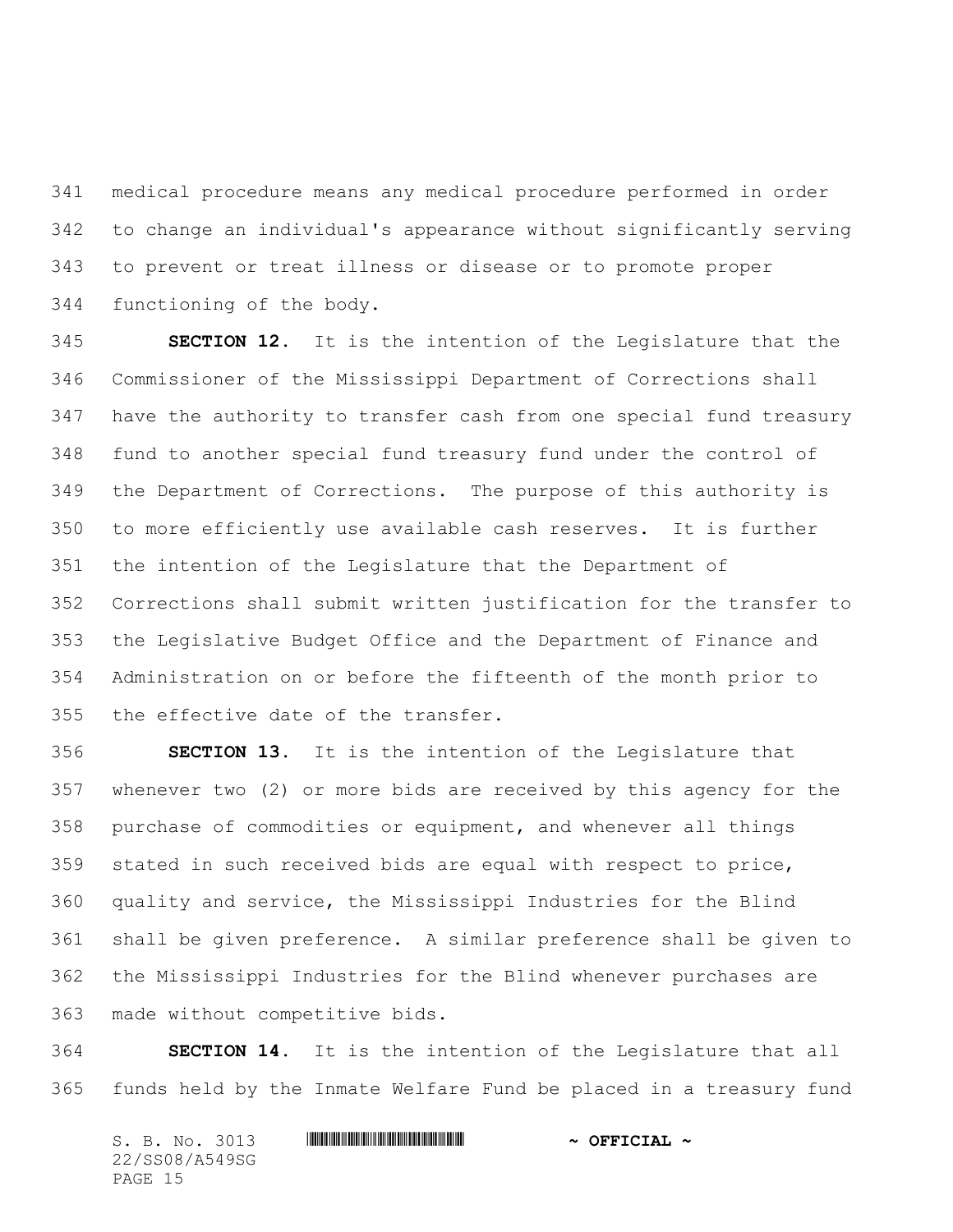effective July 1, 2022. Of the amounts appropriated in Section 2, an amount not exceeding Six Million Dollars (\$6,000,000.00) shall be available for expenditure in the Inmate Welfare Fund. Of these funds, Five Hundred Thousand Dollars (\$500,000.00) shall be used to provide for transitional housing and post release reentry programs.

 **SECTION 15.** It is the intention of the Legislature that all funds held by the Inmate Incentive to Work Program Fund be placed in a treasury fund effective July 1, 2022. Of the amounts appropriated in Section 2, an amount not exceeding One Million Dollars (\$1,000,000.00) shall be available for expenditure in the Inmate Incentive to Work Program Fund. The following funds shall be utilized to pay inmates who are participants in the Inmate Incentive to Work Program as created in House Bill 920, 2022 Regular Session.

 **SECTION 16.** It is the intention of the Legislature that the Mississippi Department of Corrections shall maintain complete accounting and personnel records related to the expenditure of all funds appropriated under this act and that such records shall be in the same format and level of detail as maintained for Fiscal Year 2022. It is further the intention of the Legislature that the agency's budget request for Fiscal Year 2024 shall be submitted to the Joint Legislative Budget Committee in a format and level of detail comparable to the format and level of detail provided during the Fiscal Year 2023 budget request process.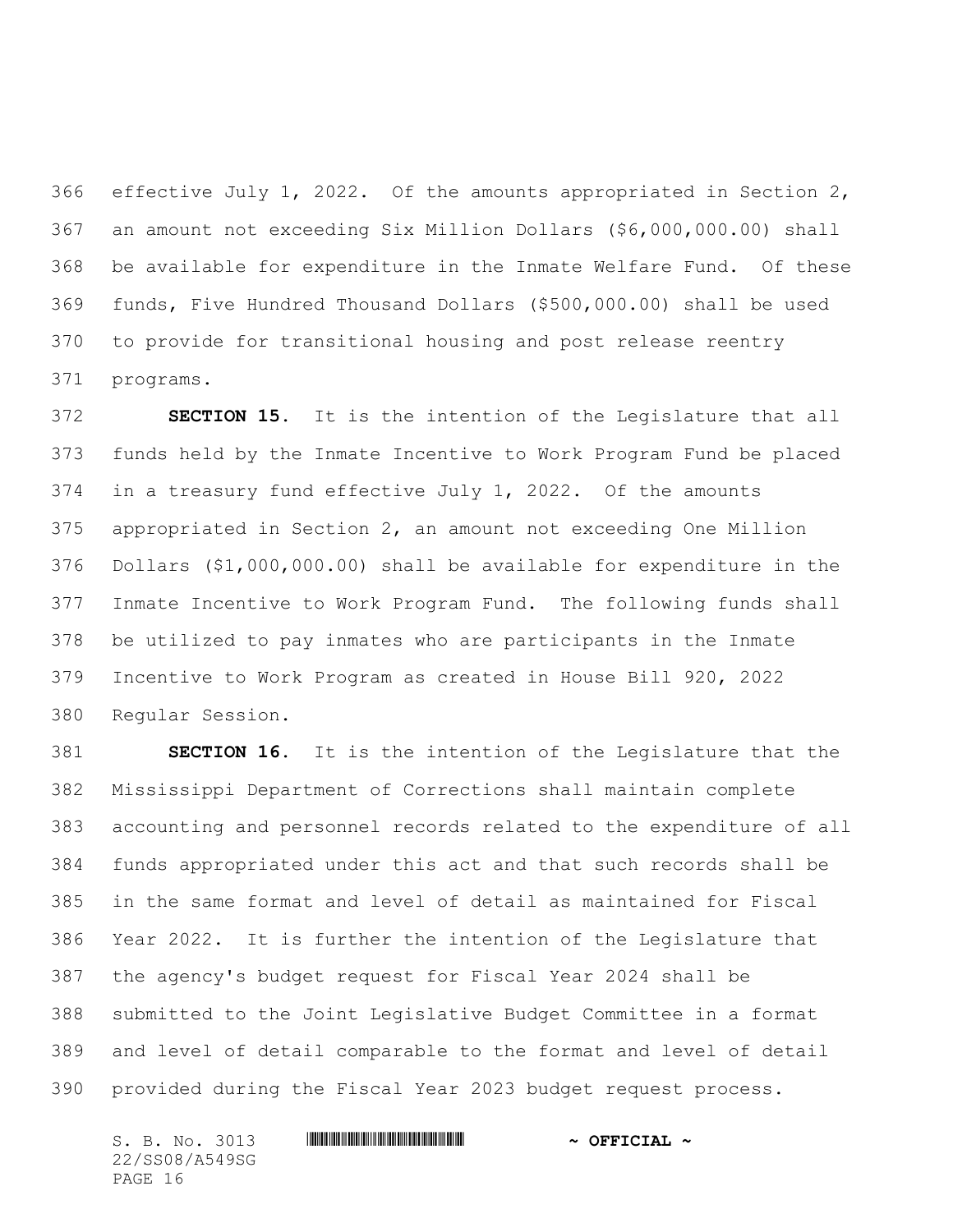**SECTION 17.** It is the intention of the Legislature for the Mississippi Department of Corrections to manage funds budgeted and allocated. In so doing, the commissioner of the department shall have the authority to amend, extend and/or renew the term of any lease agreement or any inmate housing agreement in connection with a correctional facility. Notwithstanding any statutory limits to the contrary, such amendment, extension and/or renewal may be for a length of time up to and including ten (10) years as is necessary for the continued operations of such facilities and implementation of the department's duties and responsibilities in accordance with Title 47 of the Mississippi Code of 1972, as amended.

 **SECTION 18.** With the funds herein appropriated, it is the intent of the Legislature that upon vouchers submitted by the board of supervisors of any county housing offenders in county jails pending a probation or parole revocation hearing, the department shall pay the reimbursement costs as provided for in Section 47-5-901(3)(b), Mississippi Code of 1972, as amended by House Bill No. 585, 2014 Regular Session.

 **SECTION 19.** With the funds herein appropriated, it is the intent of the Legislature, that for Fiscal Year 2023, the Department of Corrections shall reimburse municipalities, up to Twenty Dollars (\$20.00) a day, for the cost incurred of housing inmates in any jail facility based on time served for the conviction of larceny, shoplifting, or related convictions where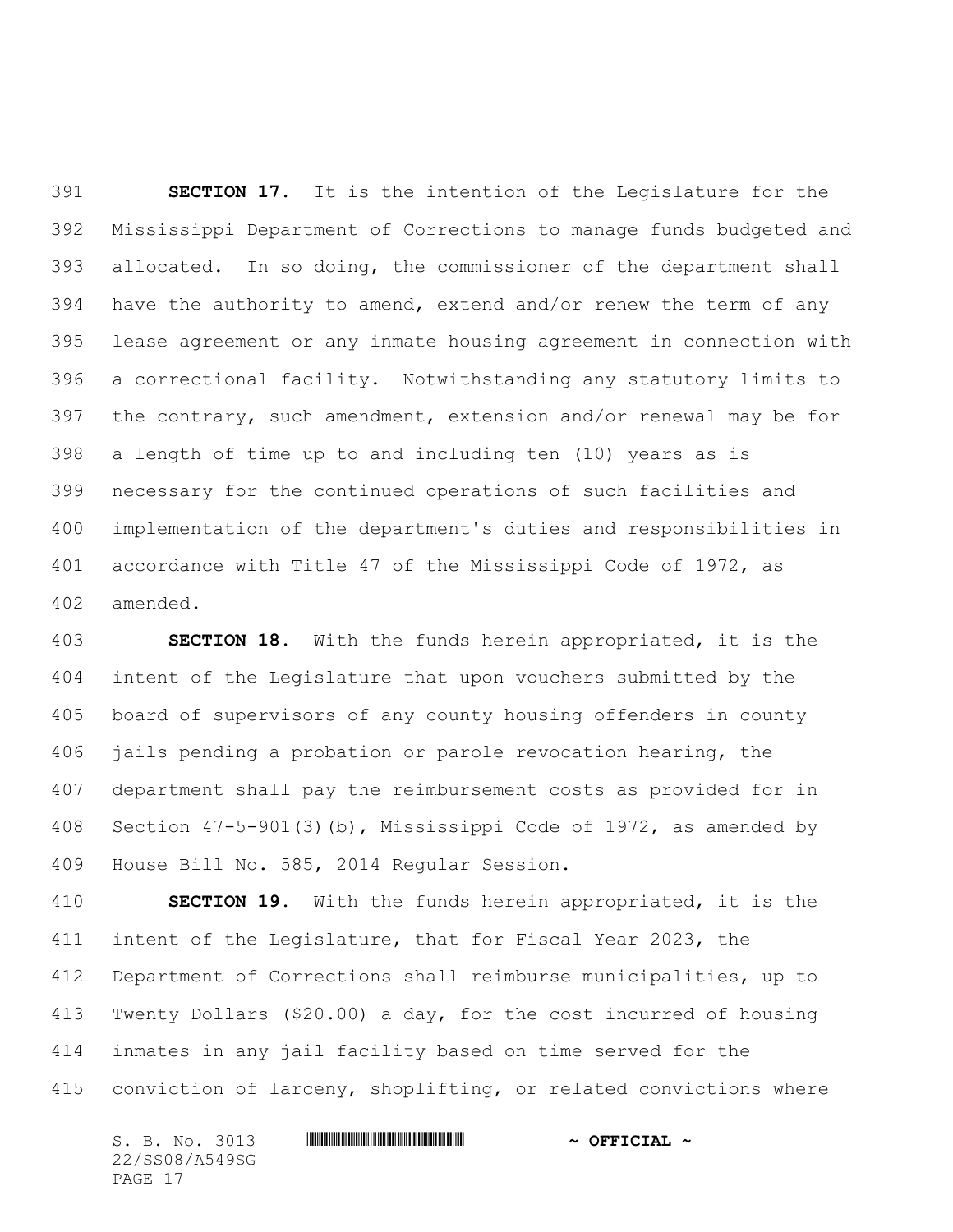the value of the property taken is Five Hundred Dollars (\$500.00) or more but is equal to or less than One Thousand Dollars (\$1,000.00). A copy of the court abstract of record and the jail docket shall be provided to show the total number of days an individual was incarcerated in said jail facility. The reimbursement shall be payable back to the municipality upon receipt of required documentation and an invoice. Total reimbursements resulting from this section shall not exceed One Hundred Twenty-five Thousand Dollars (\$125,000.00).

 **SECTION 20.** Of the funds appropriated under the provisions 426 of Section 2, funds may be expended to defray the costs of clothing for sworn nonuniform law enforcement officers in an amount not to exceed One Thousand Dollars (\$1,000.00) annually per officer.

 **SECTION 21.** Of the funds appropriated in Section 1, it is the intention of the Legislature that Five Hundred Ten Thousand Two Hundred Sixty-one Dollars (\$510,261.00) shall be allocated to Victim's Notification Programs supported by General Fund court assessments.

 **SECTION 22.** Of the funds appropriated under the provisions of Section 2, One Million Five Hundred Thousand Dollars (\$1,500,000.00), or so much thereof, shall be derived out of any money in the State Treasury to the credit of the Capital Expense Fund, as created in Section 27-103-303, Mississippi Code of 1972, and allocated in a manner as determined by the State Treasurer.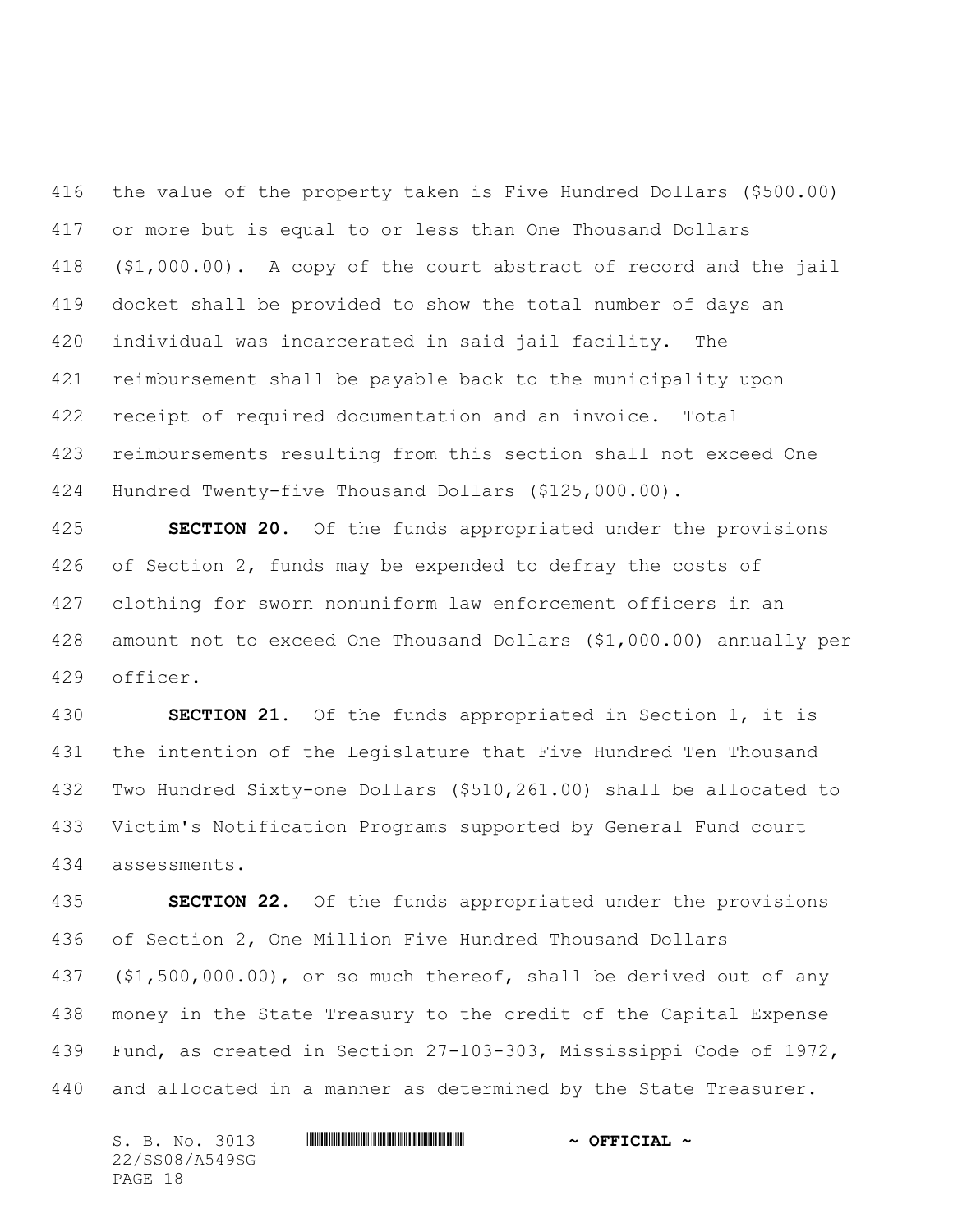These funds are provided to the Mississippi Department of Corrections for technology, equipment, and training in order to integrate, analyze, and visualize data ranging from law enforcement intelligence to administrative filings.

 **SECTION 23.** With the funds appropriated herein, the Department of Corrections is authorized to make payment for expenses incurred during Fiscal Years 2018 through 2020 as follows:

| 449 | Vendor                         | Fiscal Year | Amount      |
|-----|--------------------------------|-------------|-------------|
|     | 450 Sharkey Issaquena Hospital | 2018        | \$3,700.22  |
|     | 451 Sharkey Issaquena Hospital | 2019        | \$3,427.47  |
| 452 | Sharkey Issaquena Hospital     | 2020        | \$11,909.16 |

 **SECTION 24.** With the funds appropriated herein, the Department of Corrections is authorized to make payment for expenses incurred during Fiscal Years 2020 through 2021 for the payment of medical services to CoreCivic for an amount not to exceed Three Hundred Fifty Thousand Four Hundred Forty-one Dollars and Seventy-four Cents (\$350,441.74) or an amount no greater than the reimbursement rate applicable based on the Mississippi Medicaid reimbursement rate for these services.

 **SECTION 25.** The money herein appropriated shall be paid by the State Treasurer out of any money in the State Treasury to the credit of the proper fund or funds as set forth in this act, upon warrants issued by the State Fiscal Officer; and the State Fiscal